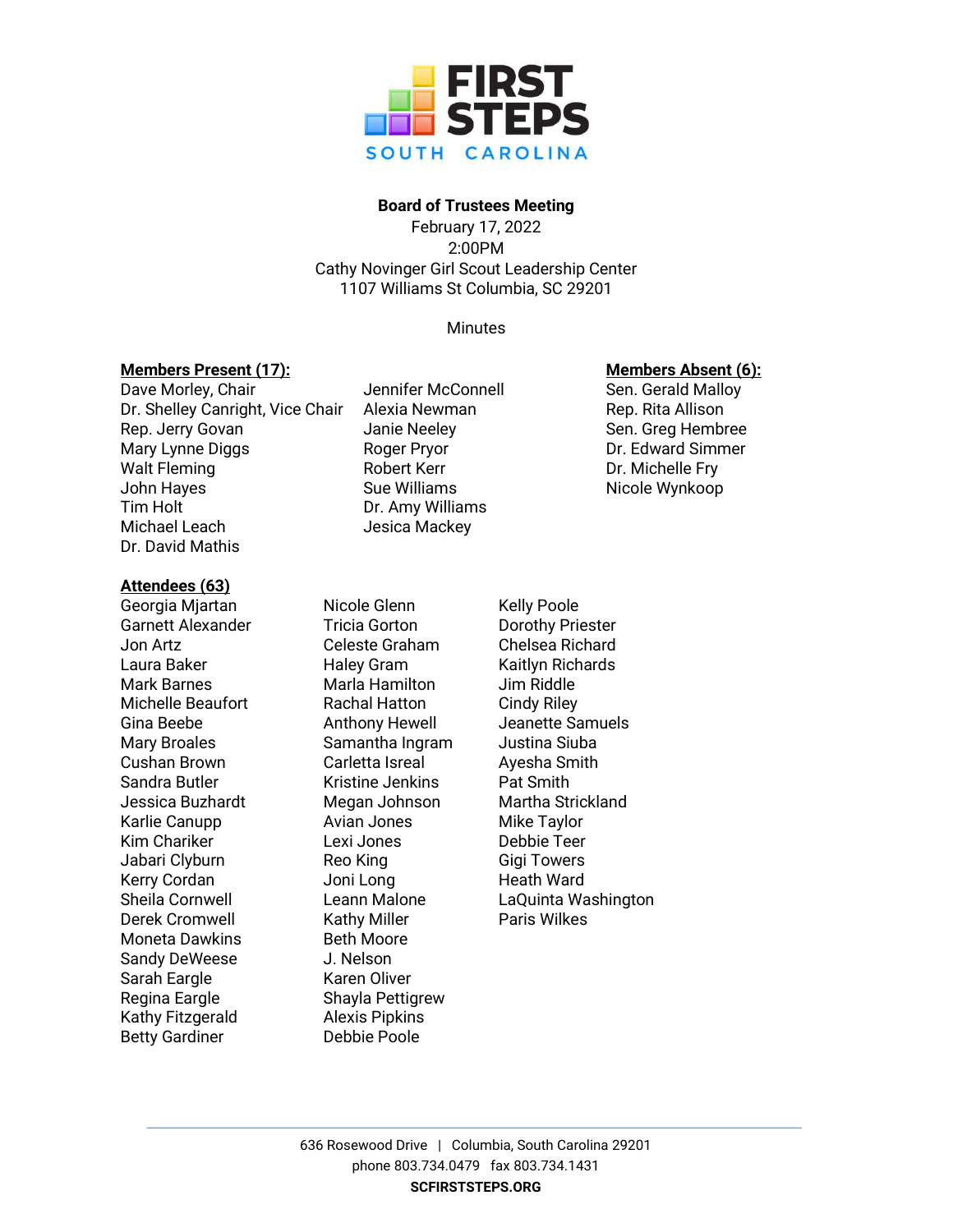

Ms. Jones conducted a roll call.

Ms. Jones reported there were no members of the public that requested to speak.

Mr. Morley discussed Governor McMaster's South Carolina Birth through Five Press Conference that was held earlier that day. He thanked the Governor and First Steps staff for this accomplishment. Ms. Mjartan discussed the ability to award \$4 million to the local partnerships to expand their parenting programs. She also discussed the SC First Steps 4K childcare centers that will be receiving awards to expand childcare.

Mr. Morley called the meeting to order at 2:10 p.m. Mr. Morley requested a motion to adopt the agenda. Dr. Mathis provided the motion. Ms. McConnell provided a second and the motion was unanimously approved.

Mr. Morley asked for a motion to approve the December 3, 2021 minutes. Ms. Neeley provided the motion. Ms. Newman provided a second and the motion was unanimously approved.

Mr. Morley provided a report on the Executive Committee. He announced that items B and C will be removed from the consent agenda and that the SC First Steps Board of Trustees will continue to work with Abbeville and Greenwood County First Steps to address their Corrective Action Plans. Mr. Morley asked for a motion to approve the following consent agenda. Mr. Leach provided the motion. Ms. McConnell provided a second and the motion was unanimously approved.

Consent Agenda: **Motions Recommended by Committees** (David Morley)

- **a. Motion:** To approve the 2022 Board of Trustees & ECAC meeting dates (Executive Committee recommends)
- **b.** Motion: Todisallow certain unallowable costs for Abbeville County First Steps and to suspendpayments tothatlocalpartnership iftheydonot bringthemselvesback toa status of in compliance with their Corrective Action Plan within 15 days of notice subjecttoinputfromthelegislativedelegation.(ExecutiveCommittee recommends)
- **c. Motion:**TodisallowcertainunallowablecostsforGreenwoodCountyFirstStepsand to suspend payments to that local partnership if they do not bring themselves back to a status of in compliance with their Corrective Action Plan within 15 days of notice subjecttoinputfromthelegislativedelegation.(ExecutiveCommittee recommends)
- **d. Motion:** To approve the addition of standards for the evidence-based program Strengthening Families Program (SFP) to the FY22 Partnership and Program Accountability Standards (Program and Grant Committeerecommends)

Mr. Fleming reported on the Finance and Administration Committee. He stated the organization is in excellent financial condition. He discussed the ongoing work by the SC First Steps staff to allow the county partnerships to participate in the state retirement system.

Ms. McConnell reported on the Local Partnerships Programs and Grants Committee. She congratulated the partnerships that are receiving awards to expand their parenting programs. Ms.